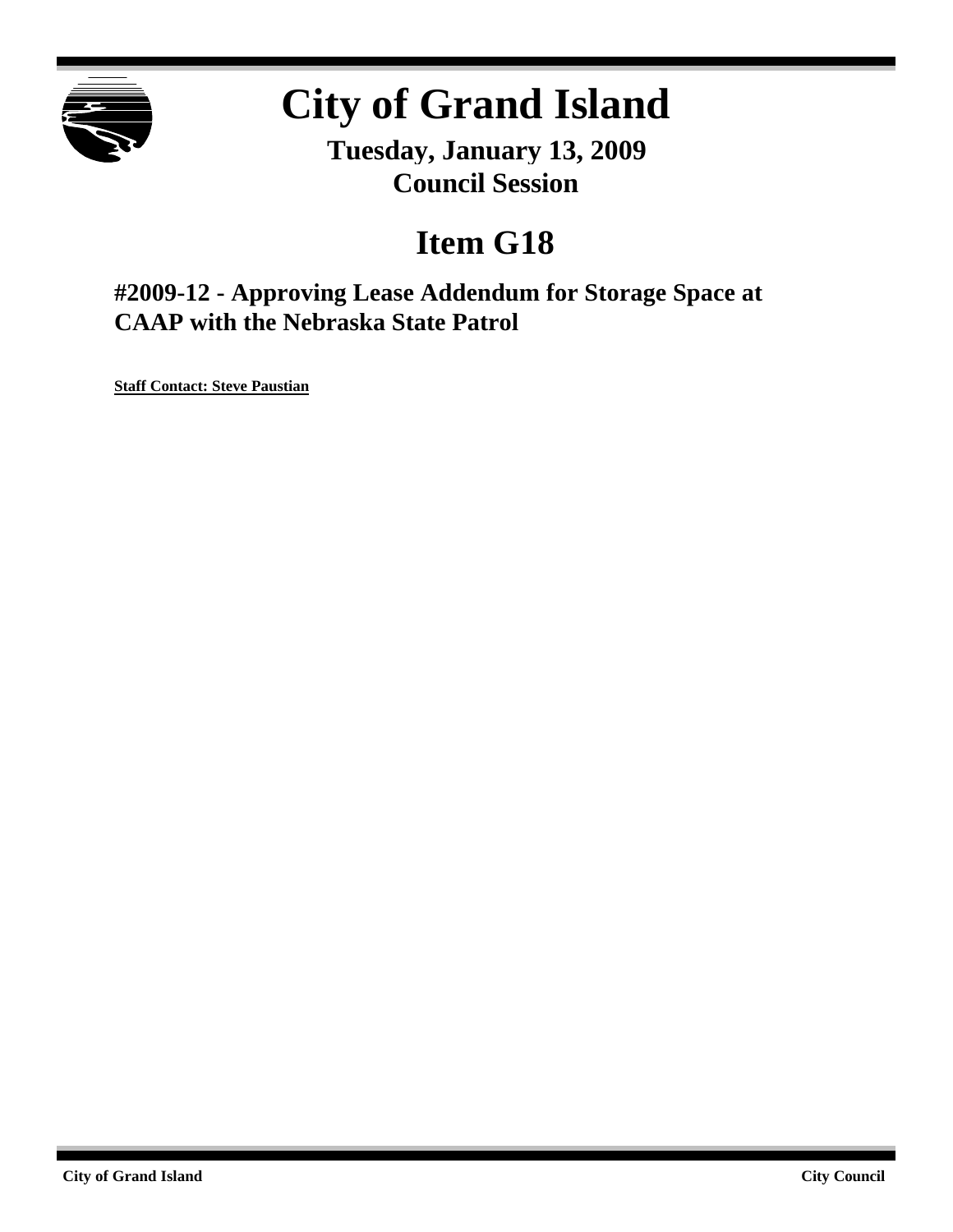## **Council Agenda Memo**

| From:           | <b>Steve Paustian, Parks and Recreation Director</b>                                               |
|-----------------|----------------------------------------------------------------------------------------------------|
| <b>Meeting:</b> | January 13, 2009                                                                                   |
| Subject:        | Modifying Lease to Nebraska State Patrol for Building<br>A-30 at Cornhusker Army Ammunition Plant. |
| Item $\#$ 's:   | $G-18$                                                                                             |
| $Presenter(s):$ | <b>Steve Paustian, Parks and Recreation Director</b>                                               |

### **Background**

On May 22, 2001, City Council approved the leasing of several buildings at the former Cornhusker Army Ammunition Plant pursuant to the provisions of Resolution 2001-132. The leases were approved. One lease was with the Nebraska State Patrol. The City has received a request for a two year extension of the existing lease.

#### **Discussion**

The existing lease has worked for both parties. A two year extension of the lease is appropriate.

## **Alternatives**

It appears that the Council has the following alternatives concerning the issue at hand. The Council may:

- 1. Move to approve
- 2. Refer the issue to a Committee
- 3. Postpone the issue to future date
- 4. Take no action on the issue

### **Recommendation**

City Administration recommends that the Council approve the resolution approving the existing lease for building A-30 for a two year period.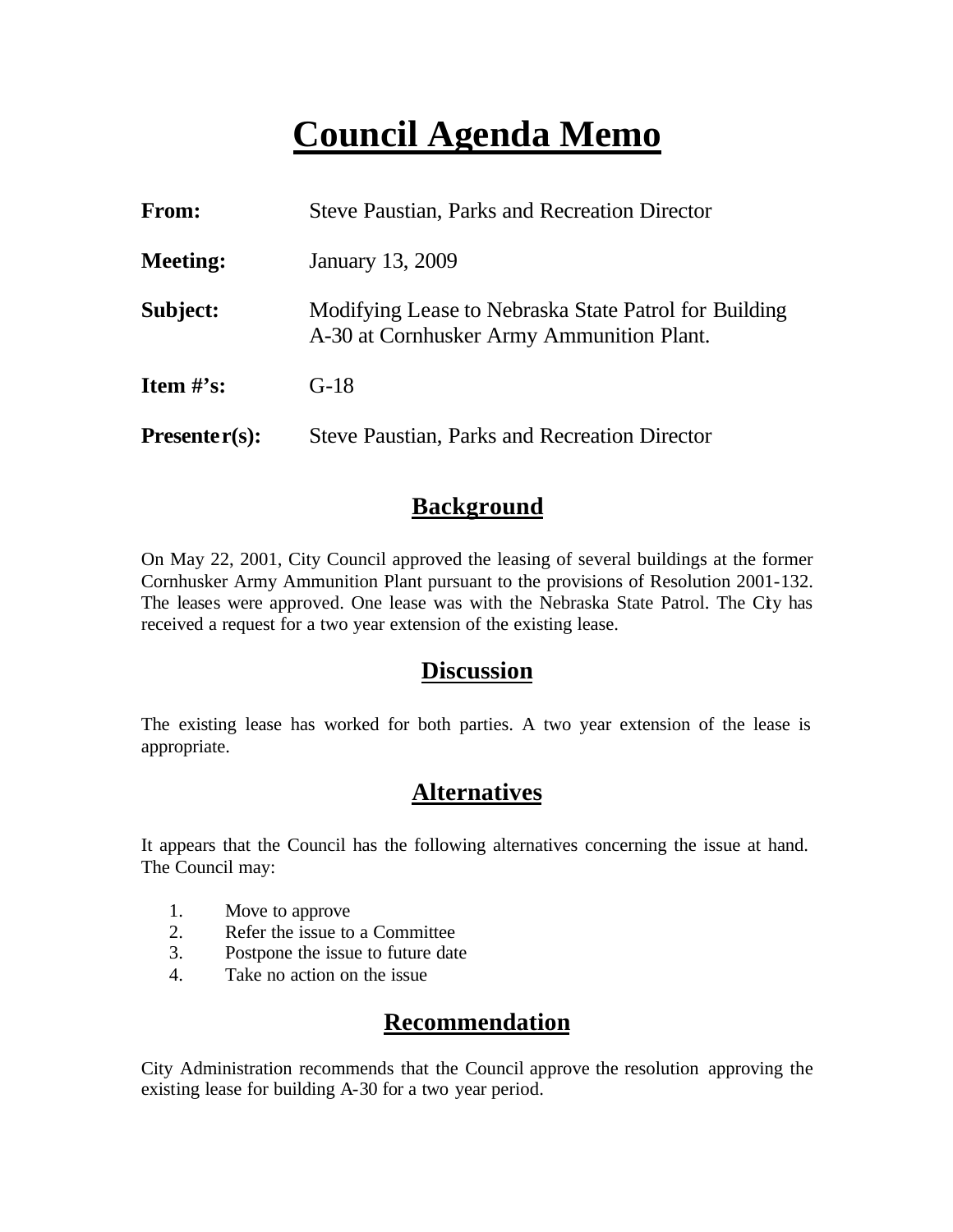## **Sample Motion**

Move to approve the resolution authorizing the City to extend the lease for a two year period for Building A-30 to the State of Nebraska, Department of Administrative Services.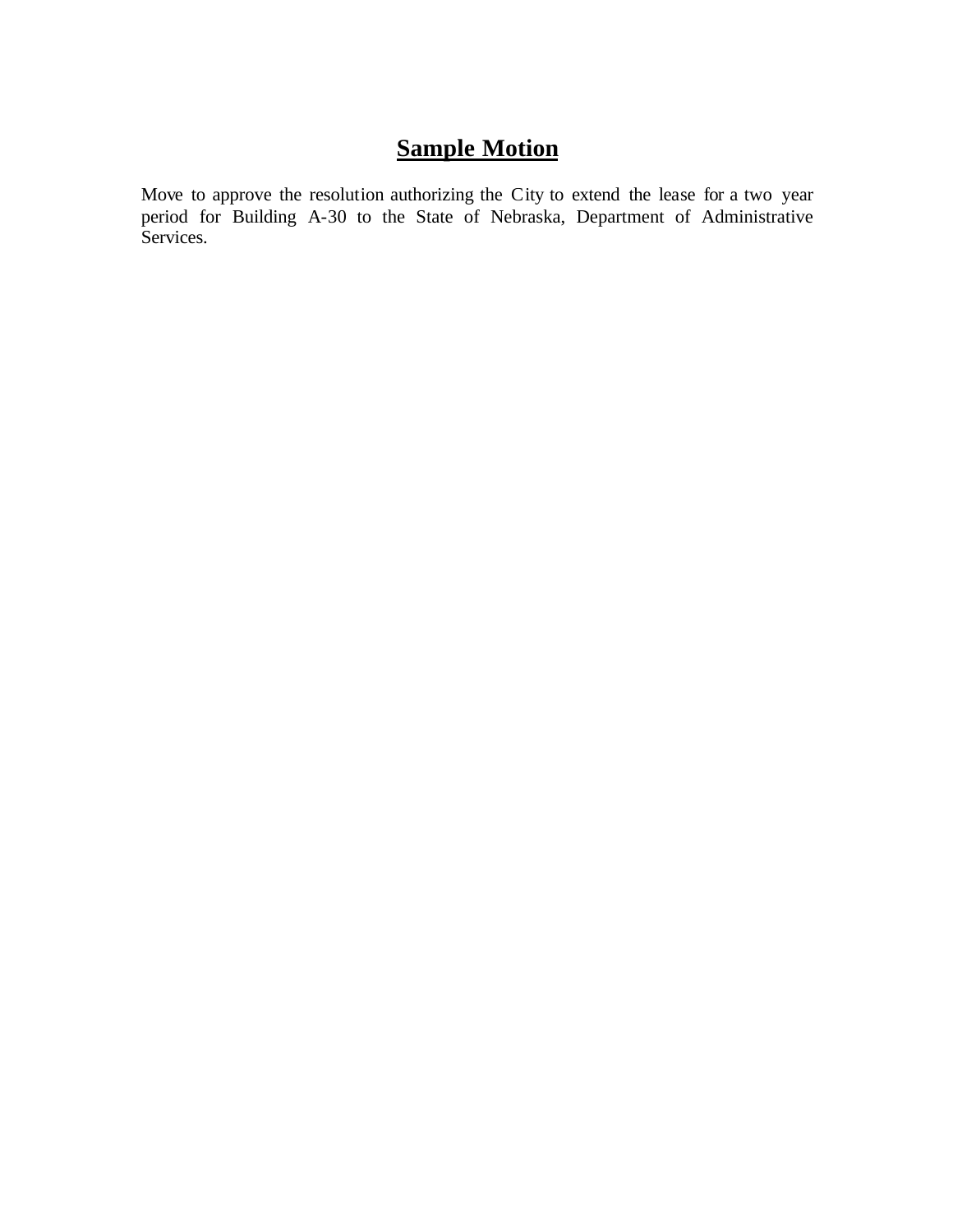Carlos Castillo, Jr. Director

#### **STATE OF NEBRASKA LEASE ADDENDUM** CA-65971364

The Lease Agreement and subsequent Addenda (CA-65971364) between the City of Grand Island (Lessor) and the Department of Administrative Services, State Building Division (Lessee) on behalf of the Nebraska State Patrol (Tenant Agency) for storage space described below is herein extended:

#### Hall County, Cornhusker Army Ammunition Plant Site Grand Island, Nebraska 68801

Lessor, Lessee and Tenant Agency hereby agree that said Lease shall be extended for two (2) years commencing May  $\tilde{1}$ , 2009 and expiring April 30, 2011 at an annual rental rate of \$500.00 to be paid annually in the amount of \$500.00.

All other terms and conditions of the original Lease Agreement and subsequent Addenda shall remain the same and are hereby ratified and confirmed.

#### **APPROVED:**

**LESSOR** 

Authorized Representative City of Grand Island

On this \_ day of \_, 20\_\_\_\_, before me, the undersigned Notary Public in and for said County and State, of known to be the identical person herein personally appeared \_\_ named and who executed the foregoing instrument and acknowledged that he/she voluntary deed and act.

**LESSEE** 

Director, Administrative Services

Administrator, AS - State Building Division

Notary Public

Date

Date

State Building Division - Jeffrey L. Jensen, Administrator

Executive Building, Suite 500. 521 South 14th Street, Lincoln, Nebraska 68508-2707. Phone: 402-471-3191 Fax: 402-471-0403



Dave Heineman, Governor

Date